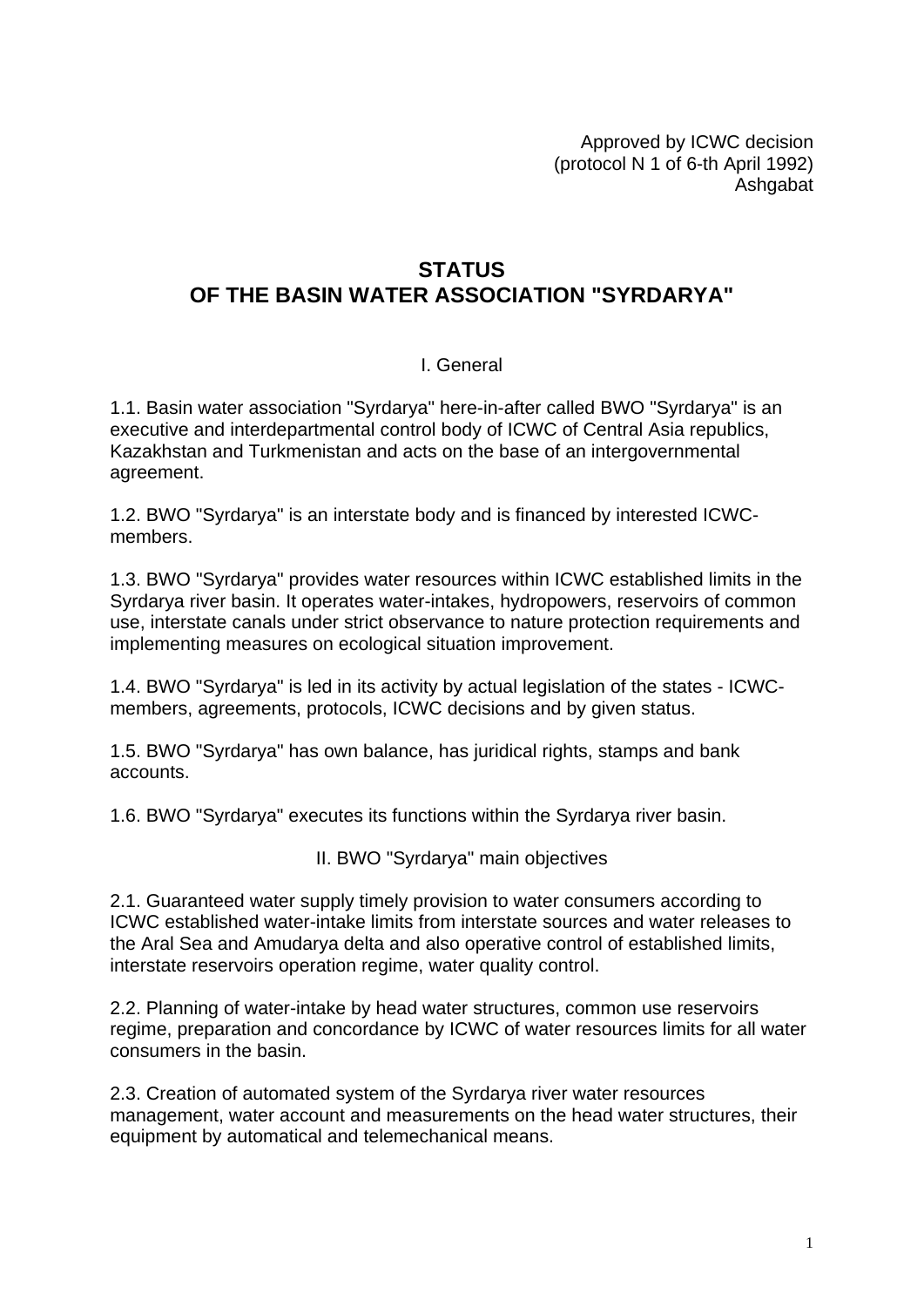2.4. Executing jointly with Hydromet services water control measurements on border sites for balance account of the river flow.

2.5. Reconstruction and operation of hydropowers, head water structures, interstate canals, automated system of the Syrdarya water resources management, repair and maintenance of all objects under provisional administration of BWO.

2.6. Executing customer's functions on scientific-research works, design and construction of new objects and reconstruction of old ones.

2.7. Elaboration and execution together with water-related organizations of the states special measures on flood prevention, settlements and irrigated lands protection against flood and other emergency situations.

III. BWO "Syrdarya" rights and obligations

BWO "Syrdarya" according to charged functions executes:

3.1. Syrdarya basin water resources operative management, water-intake limits observance control and submits annually to the Minvodkhozs of the states - ICWCmembers water resources balance.

Makes water-intake limits correction according to year humidity and agrees it with ICWC-members.

3.2. Prepare and submits to ICWC proposals on water-intake limits for appropriate year (with division on growing and non-growing periods) for each state on the base of jointly adopted decision with regard to foreseen water situation and releases to the Aral Sea and Syrdarya delta.

3.3. Provides elaboration and concordance with all interested ICWC-members water reservoirs, hydropowers, water-intakes operational regime and submits it to the ICWC meeting for approval.

3.4. Water intake and supply account, water balance and responsibility for their reliability.

3.5. Hydrostructures maintenance perfection, updated technology and mechanization, modern techniques, water account and allocation automatical and telemechanical means, scientific experience introduction.

3.6. Controls financial activity of its divisions, revises their working activity, introduces new methods.

3.7. Selects its divisions' staff adjusting it with the appropriate ministries.

3.8. Provides safety rules observance.

3.9. Assists to other organizations in normatives, recommendations and regulations elaboration for water-related objects.